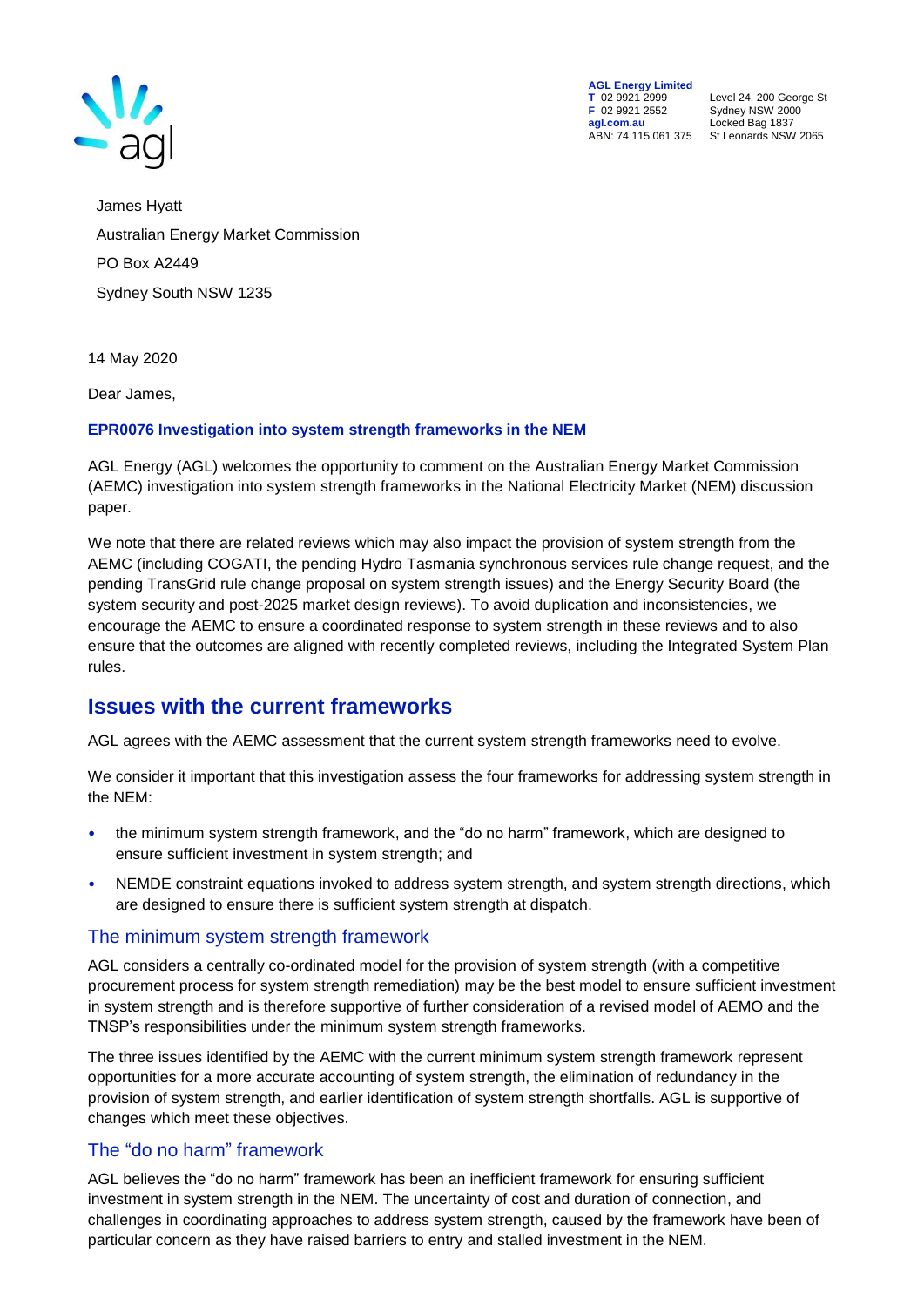

## NEMDE constraint equations invoked to address system strength

NEMDE constraint equations invoked to address system strength (the equations) are designed to ensure there is sufficient system strength at dispatch by limiting the output of inverter-based generators (such as wind and solar), since these generators can increase the need for system strength. These equations can lead to less output and therefore reduced compensation for inverter-based generators, and more output and therefore increased compensation for synchronous generators (although not necessarily from the same region). The equations therefore impact incentives for system strength investment, although the impact is limited since NEMDE cannot incentivise or compensate generators which are not online. AGL therefore requests that the AEMC assess the impact the equations have had on investment in system strength in the NEM and considers how the equations will integrate with any new proposed system strength framework.

## System strength directions

AEMO's directions to synchronous generators to come online to ensure minimum system strength requirements are met are designed as a last resort mechanism to ensure sufficient system strength at dispatch. The directions have however been used frequently due to the 'unit commitment issue' – the requirement that certain combinations of synchronous generating units must be committed in advance to ensure there is sufficient system strength. The issue exists due to the inability for a market signal or AEMO intervention to adjust the real-time level of system strength provided by existing generators, due to the startup times for synchronous generator units.

AGL considers the unit commitment issue to be one of the key challenges in designing a new framework for addressing system strength in the NEM. System strength directions are not suitable as an ongoing mechanism to resolve the issue since they are an inefficient market intervention which lead to generators operating when it may not be in their interest to do so and with compensation not determined by market forces (which can lead to perverse market incentives). We therefore encourage the AEMC, in assessing new system strength frameworks, to consider options for how the system strength directions might be evolved or replaced.

# **The need for system strength in the NEM**

AGL agrees with the AEMC's assessment that opportunities to expand the NER definition should be explored, and that the definition should recognise active and passive system strength procurement. The ideal definition would facilitate a technological neutral approach to system strength remediation so that no specific technology is mandated. The definition should ensure that synchronous generators, synchronous condensers, network augmentation, batteries, tuning inverter-based technology and any other suitable technology will be included as acceptable remediation options in circumstances where they have the technical capability to resolve the identified issue.

# **New frameworks for system strength**

## Model 1: Centrally co-ordinated

AGL considers a centrally co-ordinated model for the provision of system strength services in the NEM with a competitive procurement process for system strength remediation (when a shortfall is identified) may be the best model to ensure sufficient investment in system strength in the NEM. We agree with AEMC's assessment that the centrally co-ordinated model allows for better co-optimisation, co-ordination, proactivity, and flexibility in the provision of system strength. We consider that these attributes are necessary given the complex modelling required to assess potential system strength shortfalls, and the localised lumpy nature of system strength services. We accept that this framework will need to operate together with a mechanism to resolve the unit commitment issue to ensure there is no risk of system strength shortfalls at dispatch.

To ensure accountability and to optimise the efficiency of the centrally co-ordinated model we recommend that the assessment of system strength levels in the NEM should be an ongoing transparent process with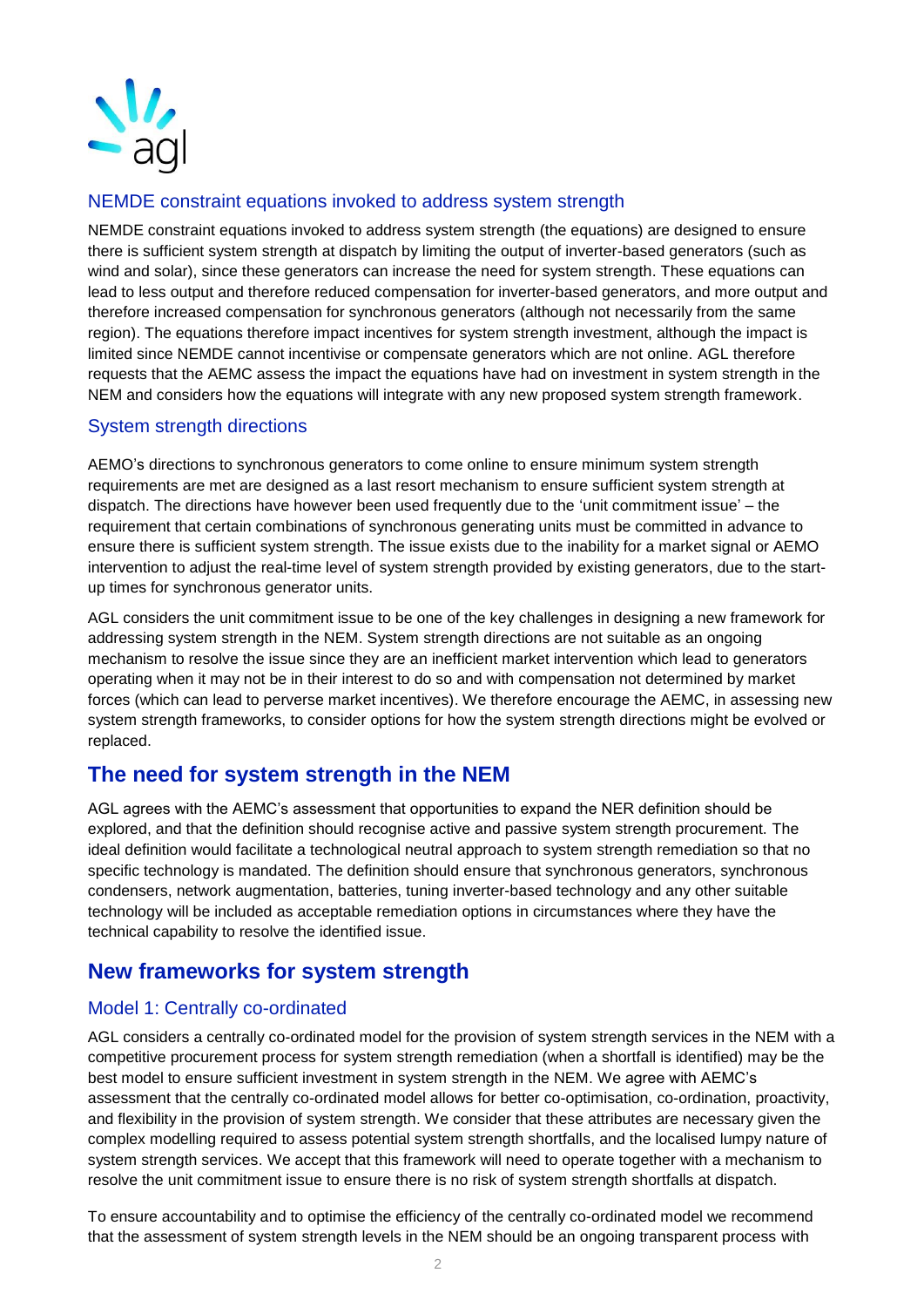

timely notification of potential system strength shortfalls. Market participants should have access to AEMO's whole of system PSCAD model for system strength to the extent possible and be able to provide feedback. A more transparent process would make it easier for market participants to anticipate opportunities to provide system strength services and should also assist in ensuring that when AEMO determines a system strength shortfall the recommended remediation is proportionate and well-specified. If AEMO considers that a system strength shortfall will lead to a risk of compromised system security, AEMO should provide clear modelling which indicates how it has come to that conclusion.

Where a need for remediation is determined, we recommend a competitive procurement process as this is the mechanism most likely to lead to the most efficient lowest cost outcome. Ideally the procurement process would be technologically neutral, and therefore it would define the system strength shortfall without mandating the technology required to remedy it. We recommend that AEMO should ultimately be responsible for choosing which remediation solution offered in the competitive procurement process will best meet the system strength need, since a TNSP may be more likely to have a conflict of interest in assessing the appropriate solution (particularly as they may submit a tender in the process if a network solution is available). If, however, the AEMC determines that the TNSP must be responsible for choosing the remediation solution, we recommend that the TNSP be subject to AER oversight.

## Model 2: Market-based

In assessing the suitability of a market-based model for the provision of system strength in the NEM, AGL recommends the AEMC give regard to how the NEMDE constraint equations invoked to address system strength already create limited incentives for system strength investment in the NEM, and ensures that any new model appropriately integrates with these equations. AGL also suggests the AEMC gives more consideration to the necessary attributes of an efficient market on a general basis (numerous competitors, low barriers to entry (including regulatory certainty), transparent demand and supply signals, etc) and considers whether these attributes could be achieved in a market-based model for system strength.

## Model 3: Mandatory service

AGL does not favour a mandatory service model for the provision of system strength. While a mandatory service model may increase certainty of system strength requirements and lead to consistent provision of the mandated level of system strength, this approach has several drawbacks. First, it will have many of the similar issues of the "do no harm" framework, as the AEMC has noted. Second, consistent provision of system strength services is an inefficient and unnecessary requirement which would likely lead to overinvestment in system strength services. Mandating a given level of system strength ignores the varying ability of different generator types to provide system strength, and the varying system strength needs in different areas of the NEM. High system strength areas with meshed networks or abundant synchronous generation are not likely to benefit from mandated levels of system strength. Third, it is not clear that using fault current as a metric for system strength will ensure that all the system strength requirements of the network will be met.

### Model 4: Access standard

AGL does not favour an access standard model for the provision of system strength. An access standard model may contribute to more secure operation of the power system as it would ensure that all generators (to which the standard applies) would be able to operate stably in low system strength environments. However (consistent with our assessment of the mandatory service model) such a prescriptive approach would lead to over-investment in system strength services, by ignoring the varying ability of different generator types to provide system strength, and the varying system strength needs in different areas of the NEM.